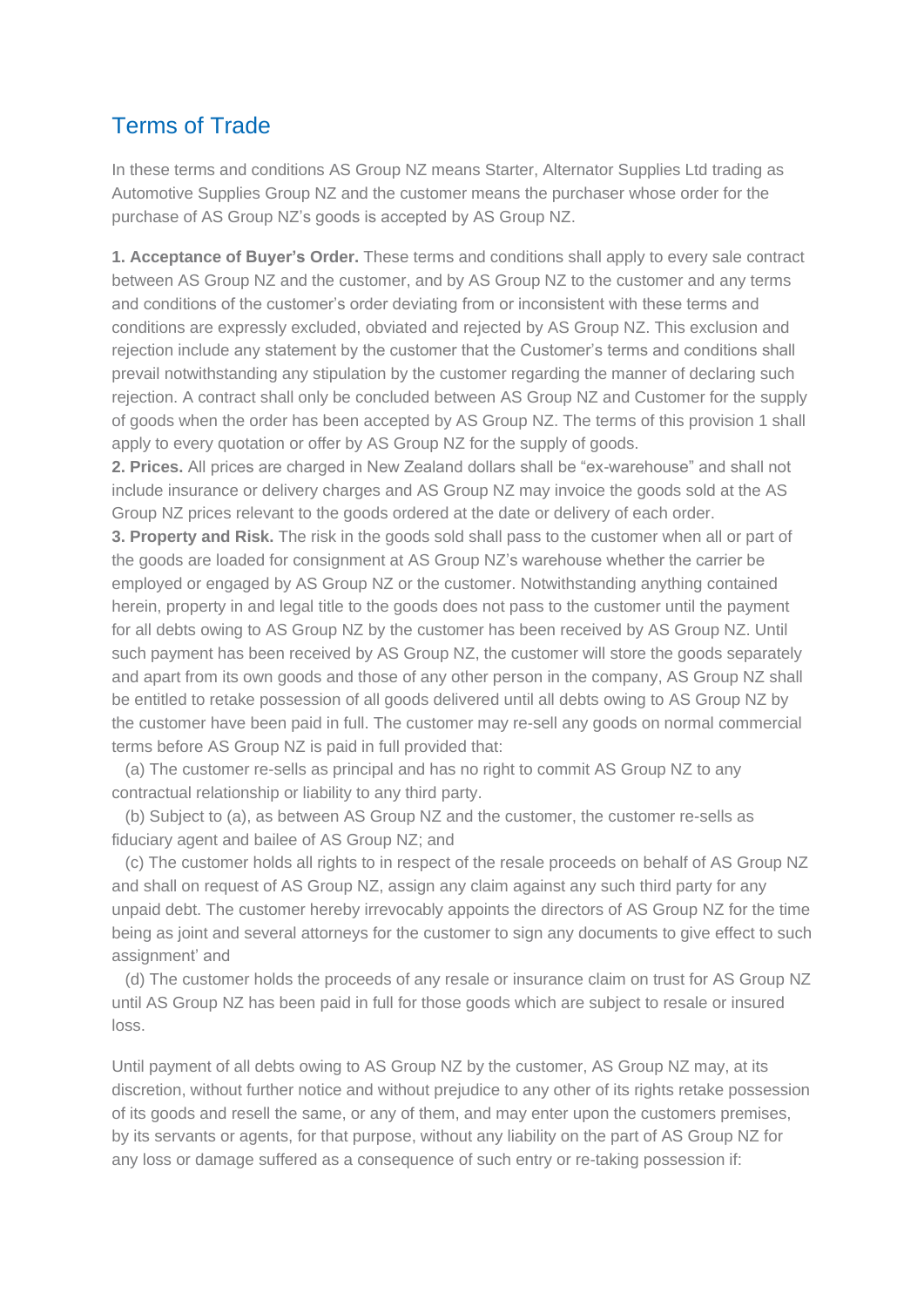(i) There is a breach of any term of any contract between AS Group NZ and the customer or

(ii) The customer commences to be wound up or is placed under official management, or a receiver, or a receiver and a manager or voluntary administrator is appointed in respect of the customer, it's undertaking of property or any part thereof, or an encumbrancer, by itself or by any agent, takes or purports to take possession of the customers undertaking of property or any part thereof; or

(iii) The customer parts with possession of the goods or any of them otherwise than by the way of sale to its customers in the ordinary course of business.

These provisions apply not withstanding any arrangement under which AS Group NZ provides credit to the customer and these provisions will prevail to the extent of any inconsistency between these provisions and any other agreement or arrangement entered into by the customer and AS Group NZ. AS Group NZ may recover the purchase price of the goods sold to the customer by legal proceedings and may file an application for the appointment of a liquidator to the customer notwithstanding that property in the goods has not passed to the customer.

**4. Insurance.** All sales are made Free On Board at AS Group NZ's premises and the customer shall, at its own cost, insure the goods, in AS Group NZ's name, against such risks as a prudent owner of the goods would insure for at their full insurable value.

**5. Payment.** The customer shall pay cash on delivery for all goods delivered. If AS Group NZ shall extend trading terms to the customer, payment of all goods sold will be within twenty (20) days from the last day of the month in which each delivery was made, interest is payable by the customer, immediately on demand by AS Group NZ on all amounts overdue to AS Group NZ at the rate of fifteen (15) per centum per annum.

**6. Cancellation.** Cancellation of any contract of sale between the customer and AS Group NZ require approval in writing form AS Group NZ otherwise goods are delivered to the customer and AS Group NZ will be entitled to payment from the customer.

**7. Acceptance and claims.** Acceptance of the goods delivered shall be deemed for all purpose to have taken place at the expiration of 14 days from the date of each delivery. No goods will be accepted for return unless agreed in writing by AS Group NZ prior to such return and then only upon conditions acceptable to AS Group NZ and at the customer's entire risk as to loss or damage and provided the goods are in a sealed in which they were delivered. Where AS Group NZ agrees to accept goods for return, a service fee of \$25.00 (systems) and/or a restocking charge of 15% of the price of goods shall be paid by the customer. AS Group NZ's liability for warranty is limited to such one or more of the following as AS Group NZ decides;

- (i) The replacement of the goods or the supply of equivalent goods; or
- (ii) The repair of goods; or
- (iii) The payment of the cost of replacing the goods or of the acquiring equivalent goods; or
- (iv) The payment of the cost of having the goods repaired.

**8. Force Majeure.** If delivery is prevented or delayed, in part or all, by reason of Act of God, or the consequence thereof, but not limited to fire, flood, typhoon, earthquakes, or by reason of riots, wars, hostilities, government restrictions, trade embargoes, strikes, lockouts, labour disputes, boycotting of goods, ship shortage, manufacturers bankruptcy, delays or damage in transportation or other causes beyond AS Group NZ's control. AS Group NZ may, at its option, perform the contract or the unfulfilled portion thereof within a reasonable time from the removal of the cause preventing or delaying performance, or rescind unconditionally and without liability, this contract or the unfulfilled portion thereof.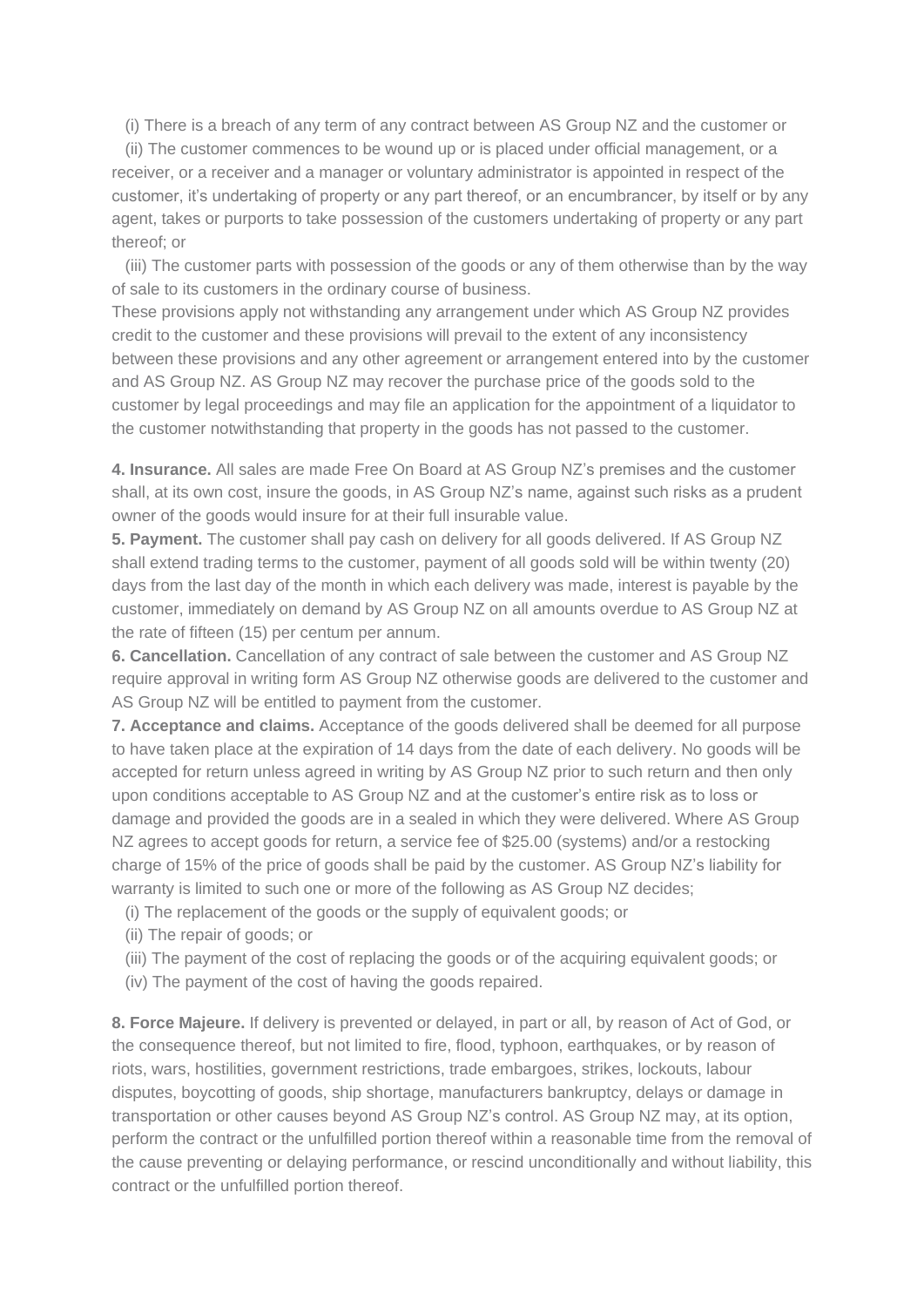**9. Special Orders.** Where the customer places an order in writing with AS Group NZ for nonstock items, AS Group NZ will not accept return of non-stock items unless the manufacturer agrees to accept return from AS Group NZ. AS Group NZ may deduct transport, insurance handling and restocking charges from the credit due to the customer.

**10. Substitution.** AS Group NZ reserves the right to substitute some other make or brand with similar specifications if any item ordered by the customer is not available. If the customer is not satisfied goods may be returned to AS Group NZ for credit.

**11. Delivery.** AS Group NZ may deliver the goods by instalments or partial shipment and the customer will accept each such delivery. Requirements of the customer shall not be a condition or the essence of the contract. AS Group NZ shall be under no liability for any loss or damage either direct or consequential loss or damage to the customer arising from delay or postponement in delivery.

**12. Warranty.** Goods sold shall have the benefit of any warranty given by the manufacturer and will only be considered if return of the goods or any part of them is in accordance with the AS Group NZ's warranty policy but AS Group NZ shall not be liable for any loss or damage either direct or consequently arising out of any defects arising from the use of the goods.

**13. Clerical Errors.** Clerical errors, typing or other errors in computations, catalogue, quotation, acceptance, offer, invoice, delivery docket, credit note or specification of AS Group NZ shall be subject to correction by AS Group NZ.

**14. Modification.** All modifications and amendments to these provisions or any approvals thereunder shall be under in writing by a duly authorised signatory, and if otherwise, shall not be binding upon AS Group NZ.

## **15. Termination.**

15.1 If:

(a) the Customer breaches any provision of the Contract; or

(b) the Customer assigns any of its property for the benefit of creditors: or

(c) the Customer (who is not a natural person) becomes subject to any form of insolvency administration including, without limitation, the appointment of a receiver, receiver and manager, liquidator, provisional liquidator or administrator; or

(d) the Customer (who is a natural person) commits an act of bankruptcy or has appointed to him or her a trustee in bankruptcy; or

(e) any step is taken by a mortgagee to exercise its right to take possession of the property of the customer,

AS Group NZ may terminate or suspend performance of the Contract or any other contract with the Customer or require payment of cash in advance of delivery and will be entitled to payment for any Products already delivered or work in progress or Services provided under the Contract at the rate specified in the Contract or, if none is specified, at a reasonable rate.

15.2 This clause does not limit any other remedy that may be available to AS Group NZ including compensation for any loss or damage suffered by it.

**16. Goods and Services Tax (GST).** All items unless specified are subject to the appropriate GST. Exemption from GST can only be granted when a respective exemption is confirmed in writing on official letterhead by a duly authorised officer of the New Zealand Inland Revenue Department.

## Terms of Website Use